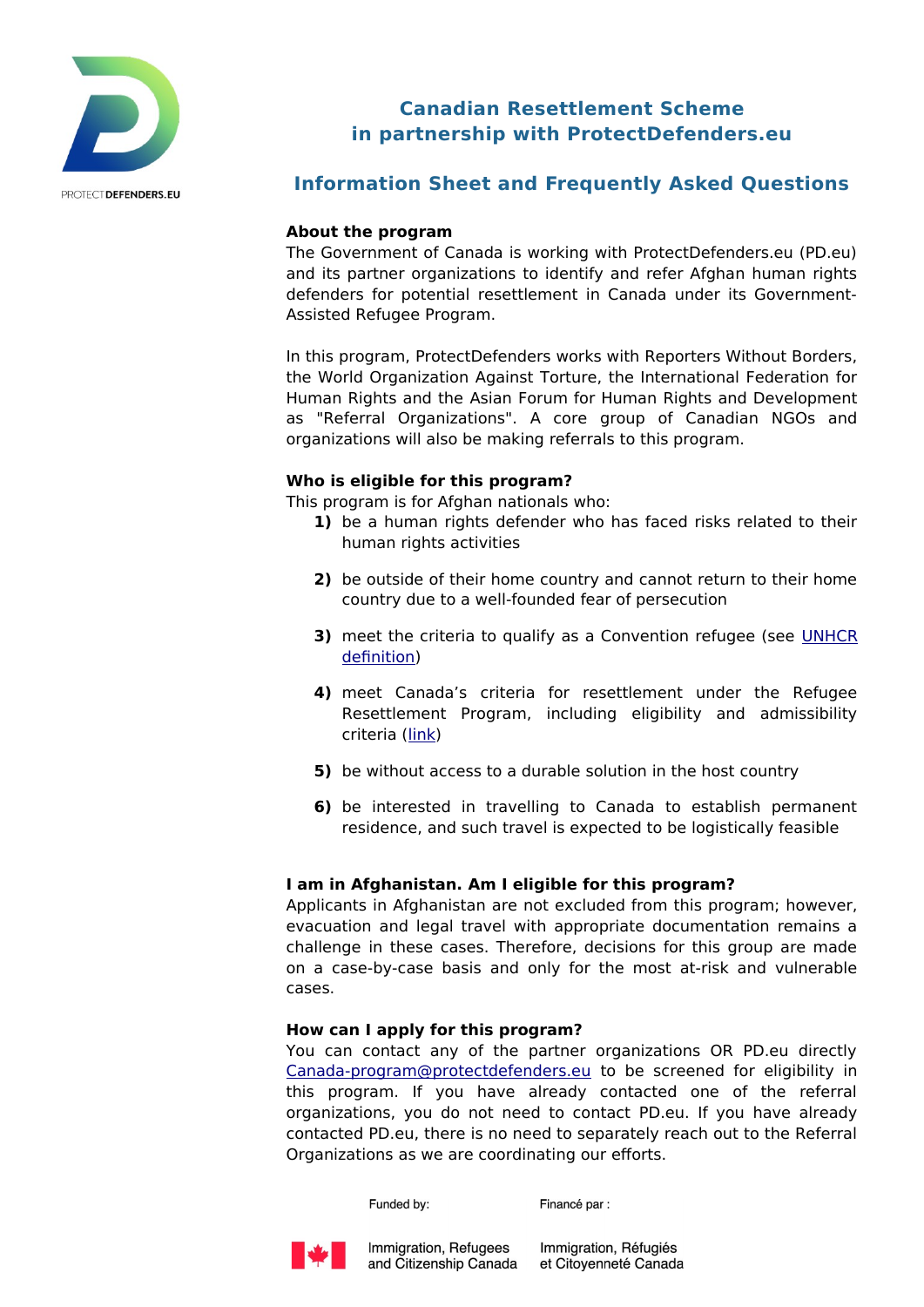

### **How should I write my request to PD.eu?**

Please include accurate and factual information regarding the length and nature of your work, the risks you have faced, your current situation, and your legal documentation (refugee registration slip or ID card, residence permit, valid visas or other forms of legal registration with the government and/or UNHCR of the country of current residence) . You are also encouraged to attach [supporting documents.](https://protectdefenders.eu/wp-content/uploads/2020/07/Supporting-Documents-checklist-ProtectDefenders_eu-Canada-Resettlement-Stream-v2.pdf)

If you are reaching out to PD.eu, please download and fill out the [Eligibility Screening Request Form](https://protectdefenders.eu/wp-content/uploads/2020/07/Eligibility-Screening-Request-ProtectDefenders_eu-Canada-Resettlement-Stream_eu-Canada-Resettlement-Stream.pdf) and send it back to "**[Canada-](mailto:Canada-Program@protectdefenders.eu)[Program@protectdefenders.eu](mailto:Canada-Program@protectdefenders.eu)**".

If you cannot send your request in English, you can contact us in Dari, and we will make arrangements for you. Please note that this might take some additional time.

### **Will I receive an answer?**

All applicants will receive a response regarding the result of their request. We will aim to reply to these applicants within six weeks of the date of their first contact with us, although processing times can vary based on case complexity and the volume of incoming case load.

### **What help will I receive?**

If you are eligible for this program, we will assist you in preparing an application for resettlement in Canada. We will provide you with assistance to complete the necessary forms.

We will then refer and submit eligible applications on behalf of PD.eu to the Government of Canada. The Government of Canada will complete the assessment of your case and will contact you directly to complete the required steps. Further information on the process is available on **[this website](https://www.canada.ca/en/immigration-refugees-citizenship/services/application/application-forms-guides/guide-6000-convention-refugees-abroad-humanitarian-protected-persons-abroad.html)**.

## **What happens after my application is submitted?**

PD.eu will provide you with the a copy of your final application package and its receipt of submission. You have to wait until you are contacted directly by an official of Immigration, Refugees and Citizenship Canada (IRCC).

#### **How long does the whole process take?**

If you are eligible for this program and we are able to work with you to prepare an application, it can take between two weeks to three months to submit an application. The preparation time of the application depends on a number of factors such as the complexity of your case, the timeliness and accuracy of your information and our internal workload. After the submission, it can take several months for you to be contacted by IRCC. Processing times vary by country.

For successful applicants, it can take up to 1 year from the date of the application to travel to Canada.

Funded by:

Financé par :



Immigration, Réfugiés et Citoyenneté Canada